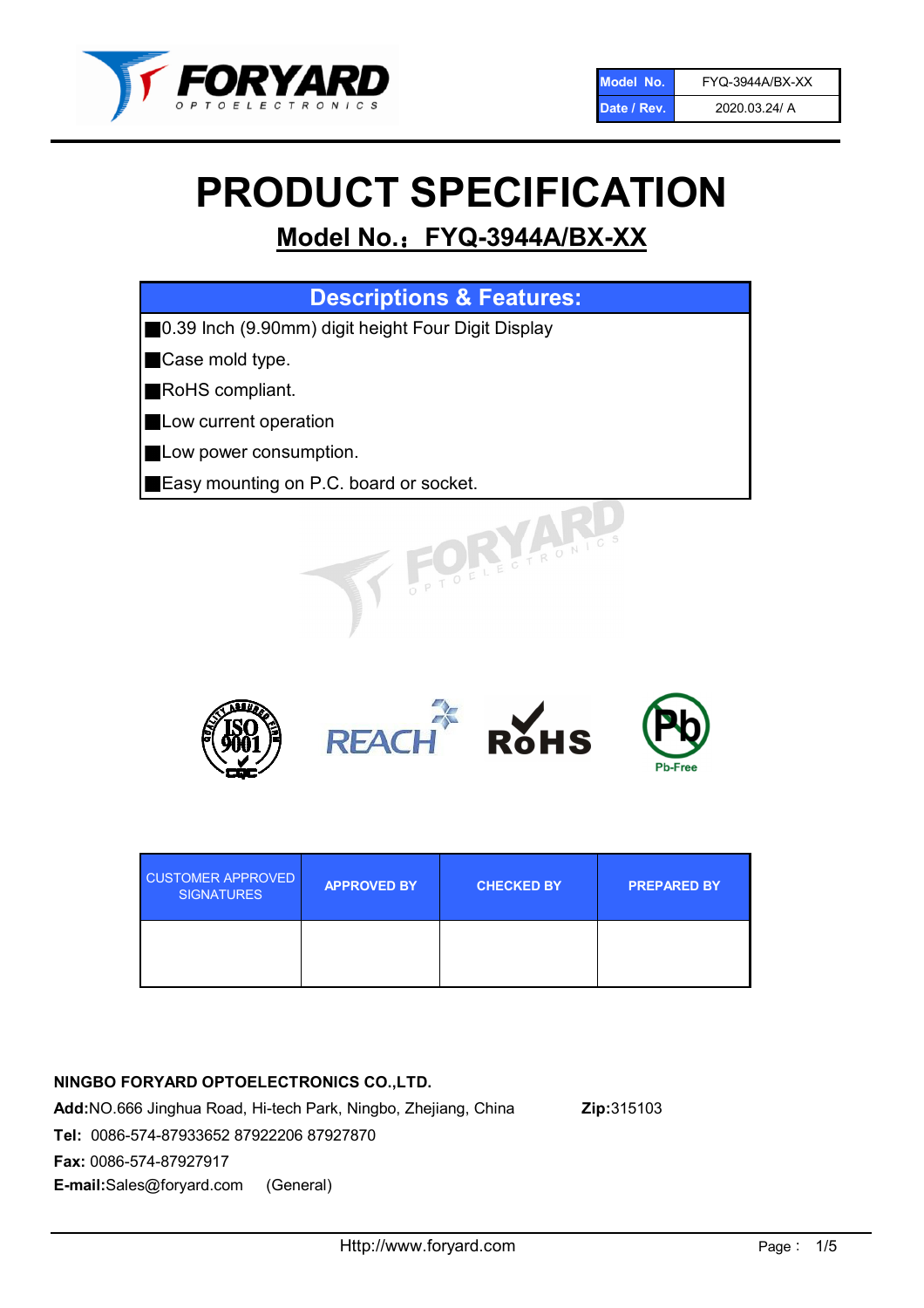

| Model No.   | FYQ-3944A/BX-XX |
|-------------|-----------------|
| Date / Rev. | 2020.03.24/ A   |

# Model No.: FYQ-3944A/BX-XX

#### ■ -XX: REF Surface / Epoxy color

| Color<br><b>Number</b>     |                 |                           |             |                |
|----------------------------|-----------------|---------------------------|-------------|----------------|
| REF Surface Color  ○ White |                 | ○ Black  ○ Gray           | $\circ$ Red | IO Green       |
| Epoxy Color                | l ⊜ Water Clear | $\circ$ White $\circ$ Red | I⊖ Green    | $\circ$ Yellow |

#### ■ Mechanical Dimensions



 $2.54*5=12.70$ 

Notes:

- 1. All pins are Φ0.45[.019]mm
- 2. Dimension in millimeter [inch], tolerance is ±0.25 [.010] and angle is ±1° unless otherwise noted.
- 3. Bending≤Length\*1%.
- 4.The specifications,characteristics and technical data described in the datasheet are subject to change without prior notice.
- 5.The drawing is different from the actual one, please refer to the sample.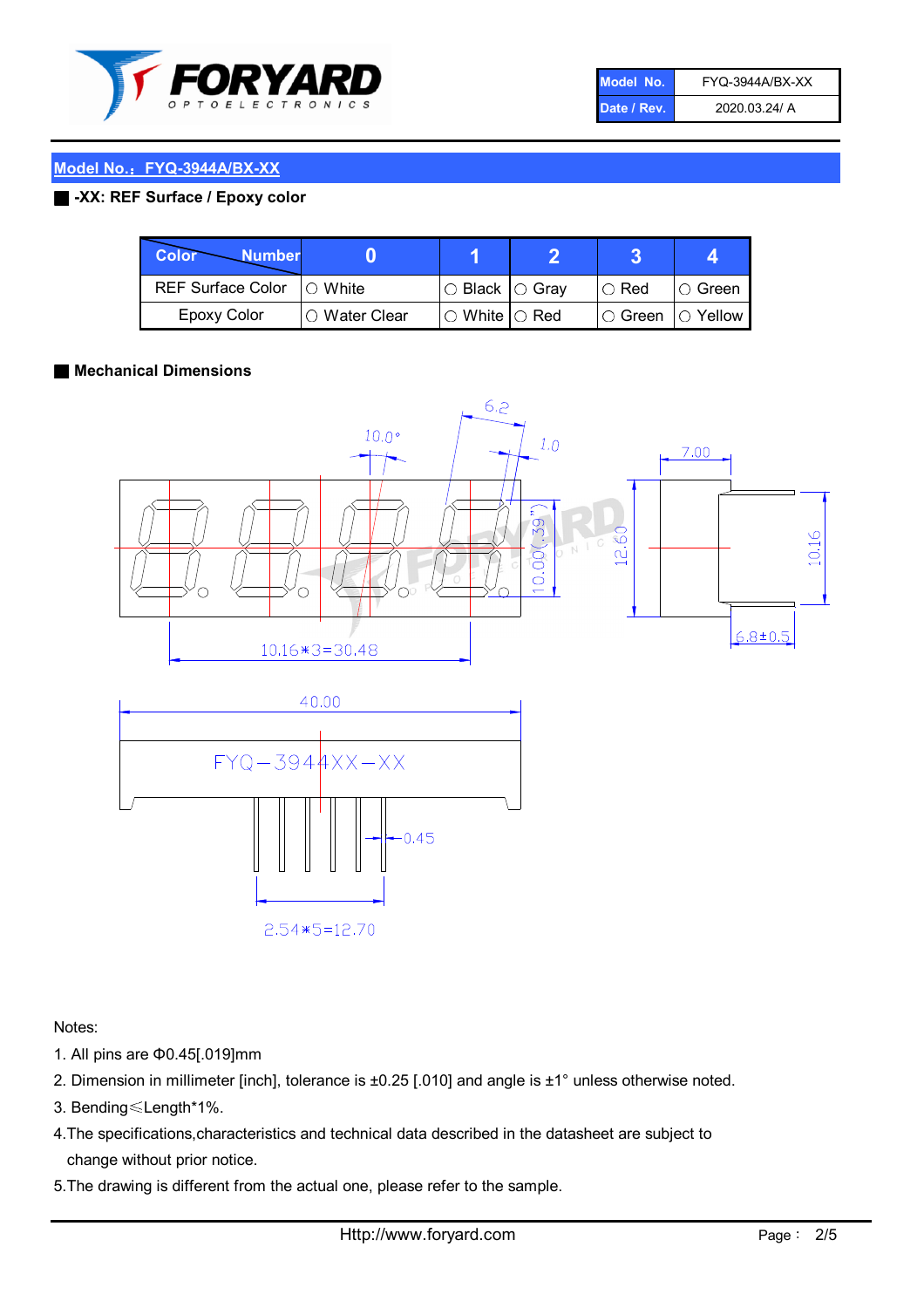

| Model No.   | FYQ-3944A/BX-XX |
|-------------|-----------------|
| Date / Rev. | 2020.03.24/ A   |

# Model No.: FYQ-3944A/BX-XX

# ■ All Light On Segments Feature & Pin Position





# ■ Internal Circuit Diagrams

 $FYQ - 3944AX$ 



 $FYQ - 3944BX$ 

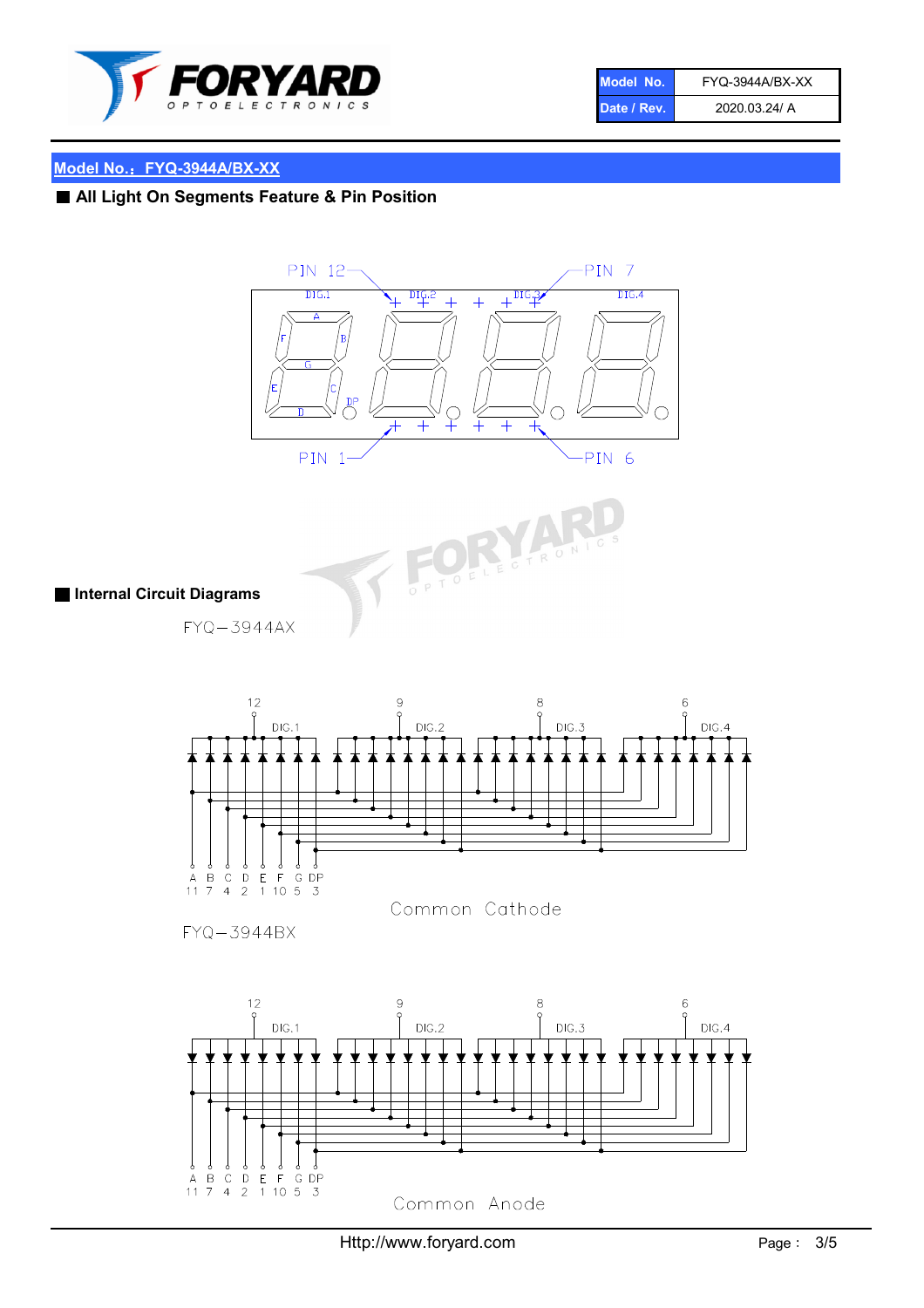

| Model No.   | FYQ-3944A/BX-XX |
|-------------|-----------------|
| Date / Rev. | 2020.03.24/ A   |

(Ta=25℃)

### Model No.: FYQ-3944A/BX-XX

#### Absolute maximum

| solute maximum ratings       |               |                       |              |            | (Ta=25℃)    |
|------------------------------|---------------|-----------------------|--------------|------------|-------------|
| <b>Parameter</b>             | <b>Symbol</b> | <b>Test Condition</b> | <b>Value</b> |            |             |
|                              |               |                       | <b>Min</b>   | <b>Max</b> | <b>Unit</b> |
| Reverse Voltage              | VR            | $IR = 30$             | 5            |            |             |
| <b>Forward Current</b>       | IF            |                       |              | 30         | mA          |
| Power Dissipation            | Pd            |                       |              | 100        | mW          |
| <b>Pulse Current</b>         | Ipeak         | Duty=0.1mS,1KHz       |              | 150        | mA          |
| <b>Operating Temperature</b> | Topr          |                       | $-40$        | $+85$      | °C          |
| Storage Temperature          | Tstr          |                       | -40          | $+85$      | °C          |

#### ■ Electrical-Optical Characteristics

#### ● Color Code & Chip Characteristics:(Test Condition:IF=10mA)

Typ Max S | Hi $\textsf{Red}$  | AlGaInP | 660nm LE 20nm | 2.00 | 2.50 D | Super Red | AIGaAs/DH | 650nm | 20nm | 2.00 | 2.50 E | Orange | GaAsP | 625nm | 35nm | 2.00 | 2.50 A | Amber | GaAsP | 610nm | 35nm | 2.00 | 2.50 Y | Yellow | GaAsP | 590nm | 35nm | 2.00 | 2.50 G Yellow Green AIGaInP | 570nm | 10nm | 2.00 | 2.50 3.00 3.80 3.00 3.80 W | White | InGaN/GaN | X=0.29,Y=0.30 |CCT:9500K| 3.00 | 3.80 UHR Ultra Hi Red  $\vert$  AIGaInP  $\vert$  640nm  $\vert$  20nm  $\vert$  2.00  $\vert$  2.50 UR | Ultra Red | AlGaInP | 635nm | 20nm | 2.00 | 2.50 UE Ultra Orange | AIGaInP | 625nm | 20nm | 2.00 | 2.50 UA Ultra Amber | AIGaInP | 610nm | 20nm | 2.00 | 2.50  $UV$  Ultra Yellow  $\vert$  AlGaInP  $\vert$  590nm  $\vert$  20nm  $\vert$  2.00  $\vert$  2.50  $\text{UG}$  Ultra Yellow Green | AIGaInP | 570nm | 30nm | 2.00 | 2.50 PG Pure Green | InGaN | 520nm | 36nm | 3.00 | 3.80 30nm 3.00 3.80 30nm 3.00 3.80 10~20 Standard brightness Forward Voltage(VF) Unit:V 15~30 10~20 10~20 625nm GaAsP 590nm **Emitting Color Dice Material** 10~21 610nm Luminous **Intensity** (Iv) Unit:mcd AlGainP 660nm GaAsP GaAsP AlGaAs/DH **Spectral** Line halfwidth (∆λ1/2) Peak Wave Length $(\lambda_{\rm P})$ UB 460nm 635nm AlGaInP AlGaInP AlGaInP InGaN/GaN AlGaInP | 570nm | 10nm | 2.00 | 2.50 | 10~20 30~105 30~135 460nm 520nm Ultra brightness **AlGaInP** AlGaInP 60nm AlGaInP 640nm Segment-to-Segment Luminous Intensity ratio(Iv-M) 1.5:1 610nm 9~20(mw) 350~450 470nm 120~180 120~180 Ultra Blue InGaN/GaN 9~20(mw) 20~50 570nm | 30nm | 2.00 | 2.50 | 20~60 470nm 590nm InGaN/GaN B Blue I InGaN 40~85 60~120~180 40~70

#### Note:

1.Luminous Intensity is based on the Foryard standards.

2.Pay attention about static for InGaN